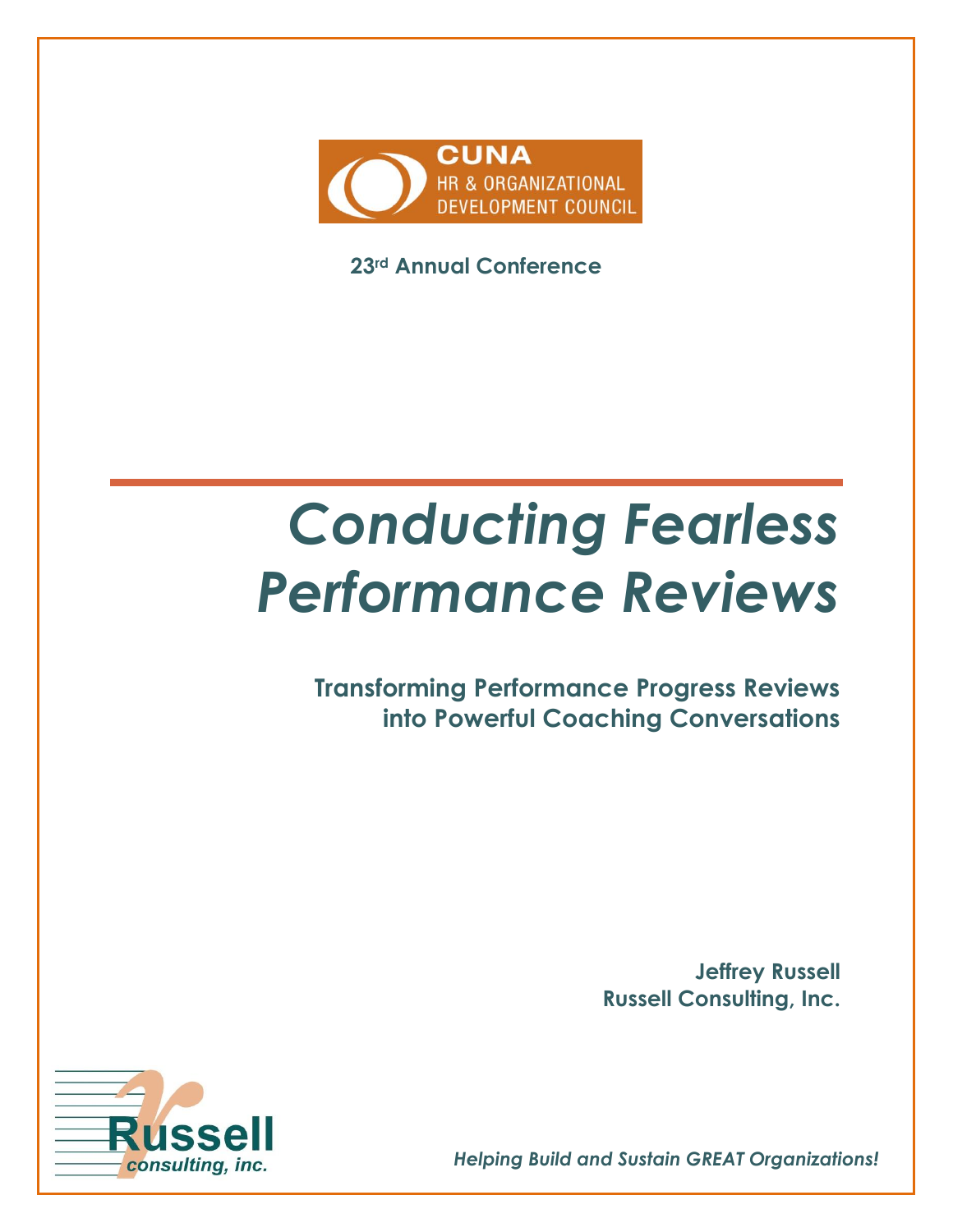### **Jeffrey L. Russell**



Jeff Russell, co-director of *Russell Consulting, Inc.* **(***RCI***)** with his wife Linda**,** specializes in helping leaders build productive, supportive, and motivating work environments. *RCI* helps companies develop their leadership and strengthen team performance to achieve their great performance goals and outcomes. By guiding the

exploration of key values held in common by organizational members and developing strategies and actions to express these values-in-action, *RCI* helps organizations achieve their strategic vision.

Through processes that include "visioning" retreats, Future Search conferences, process redesigns, improving decision making processes, implementing quality improvement strategies, and providing a variety of skill-building seminars, *RCI* enhances longterm organizational effectiveness and performance.

#### **Consulting Expertise**

Jeff consults with companies in the areas of:

- Visioning and strategic planning
- Leadership development
- Leading and implementing change
- Performance management systems
- Employee engagement assessment
- Customer and employee focus groups
- Team assessment and intervention
- training needs assessment
- Organizational design
- Self-managed teams
- Problem solving and decision making

#### **Training Expertise**

Jeff conducts an array of leadership and team development seminars on such topics as:

- Surviving difficult conversations
- Fearless performance reviews
- Leadership and strategic thinking/planning
- Leading fearless change
- Communication skills
- Dealing with difficult people
- DiSC Behavioral Profiles
- 360 leadership assessment and development
- Effective meeting management
- Decision making and problem solving
- Managing conflict and win/win negotiations
- Performance management and coaching skills
- Team building fundamentals
- Team leadership and facilitation skills
- Customer service

#### **Professional Background**

Jeff serves as an adjunct faculty member at University of Wisconsin-Madison and UW-Milwaukee. He also teaches for the UW-Madison and UW-La Crosse Small Business Development Centers.

Jeff has a bachelor's in Humanism and Cultural Change and a Masters of Science degree in Industrial Relations from UW-Madison.

Jeff has worked with credit unions throughout the country and has presented at CUNA schools. He authored two books in the CUNA MERIT series: *Managing the Problem Employee* and *Managing Change*.

Jeff is a past president of the Board of Directors for the Greater Madison Area Society for Human Resource Management serving over 800 HR professionals in the Greater Madison area.

#### **Conference Presenter and Author**

Jeff is a sought-after speaker at state, national and international conferences. Recent presentations include:

- ASTD International Conferences 2001 through 2011
- Jamaica Employer's Federation Conference, Ocho Rios, Jamaica, 2004, 2006, 2007, 2009
- 2005 Minnesota Quality Conference
- Minnesota Project Management Institute, PDD 2007, 2008, 2009, 2011, 2012, 2013, 2014, 2015, 2016, 2017
- Wisconsin SHRM Annual Conference, 2004 through 2007, 2010, 2011, 2012, 2013, 2016, 2017
- Wisconsin Child Welfare Annual Conference, 2012
- *Leading Change*, Shanghai, China
- *Emotional Intelligence in Action*, Kuala Lumpur, Malaysia

Jeff and his wife Linda have co-authored nine management books including *Leading Change Training, Strategic Planning Training*, *Change Basics, Strategic Planning 101, Ultimate Performance Management,* and Fearless Performance Reviews (McGraw-Hill, 2014).



#### **Helping Create and Sustain** *GREAT* **Organizations!**

 1134 Winston Drive *tel* (608) 274-4482 Madison, Wisconsin 53711-3161

*RCI Online:* [www.RussellConsultingInc.com](http://www.russellconsultinginc.com/) *E-mail*: [Jeff@RussellConsultingInc.com](mailto:Jeff@RussellConsultingInc.com)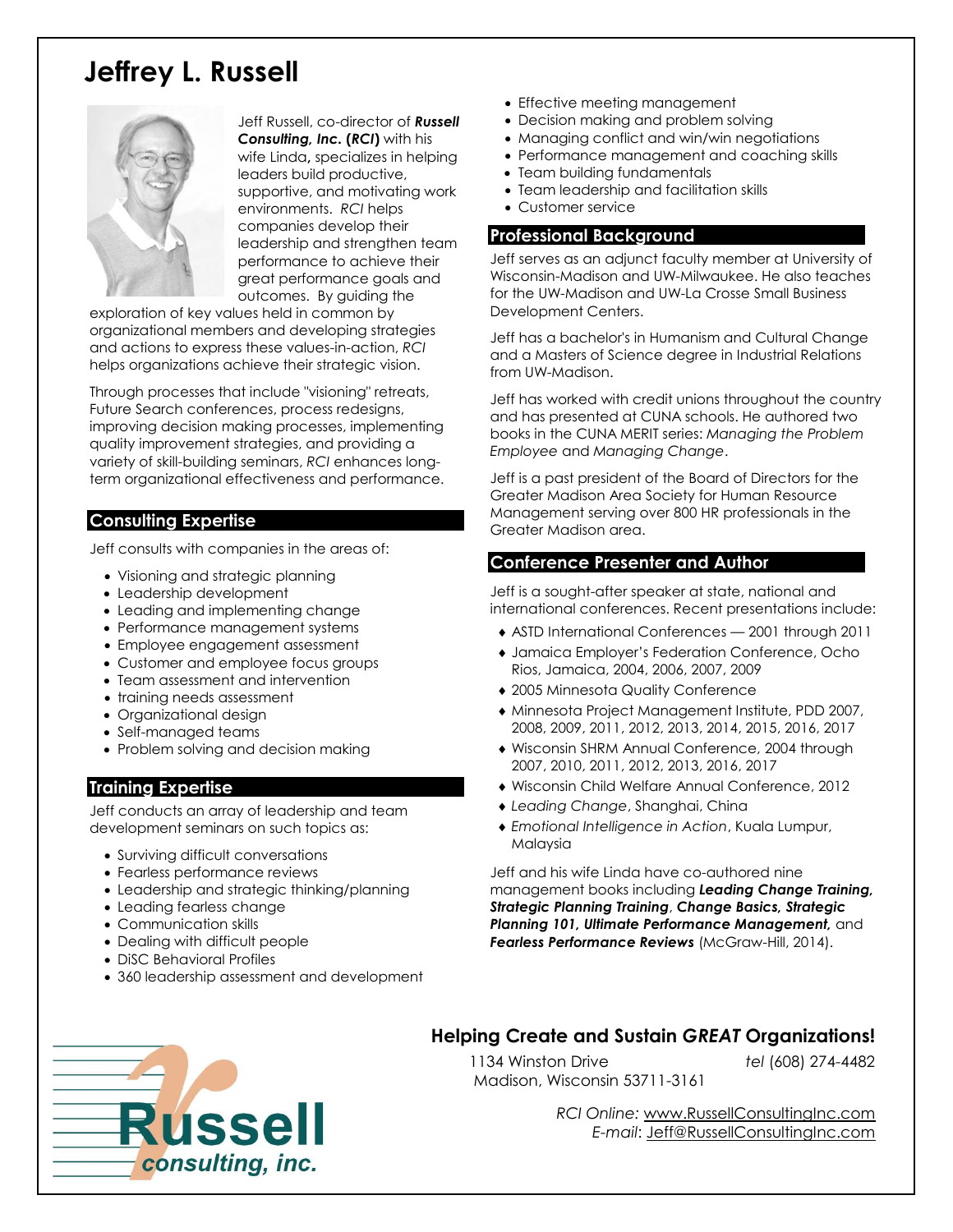### **Characteristics of Fearless Performance Reviews**

#### **What Makes a Performance Review Fear Inducing or Fearless?**

Reflect on your experience with both fear-inducing and fearless performance reviews. What causes a review to go badly? What are the factors that contribute to a positive, productive, and truly fearless review?

Work with two or three people around you to identify characteristics of both the *fearinducing* and the *fearless* performance review . . .

| <b>Characteristics that Led to a Fear-</b><br><b>Inducing Performance Review</b> | <b>Characteristics that Enabled a</b><br><b>Fearless Performance Review</b> |  |  |
|----------------------------------------------------------------------------------|-----------------------------------------------------------------------------|--|--|
|                                                                                  |                                                                             |  |  |
|                                                                                  |                                                                             |  |  |
|                                                                                  |                                                                             |  |  |
|                                                                                  |                                                                             |  |  |
|                                                                                  |                                                                             |  |  |
|                                                                                  |                                                                             |  |  |
|                                                                                  |                                                                             |  |  |
|                                                                                  |                                                                             |  |  |
|                                                                                  |                                                                             |  |  |
|                                                                                  |                                                                             |  |  |
|                                                                                  |                                                                             |  |  |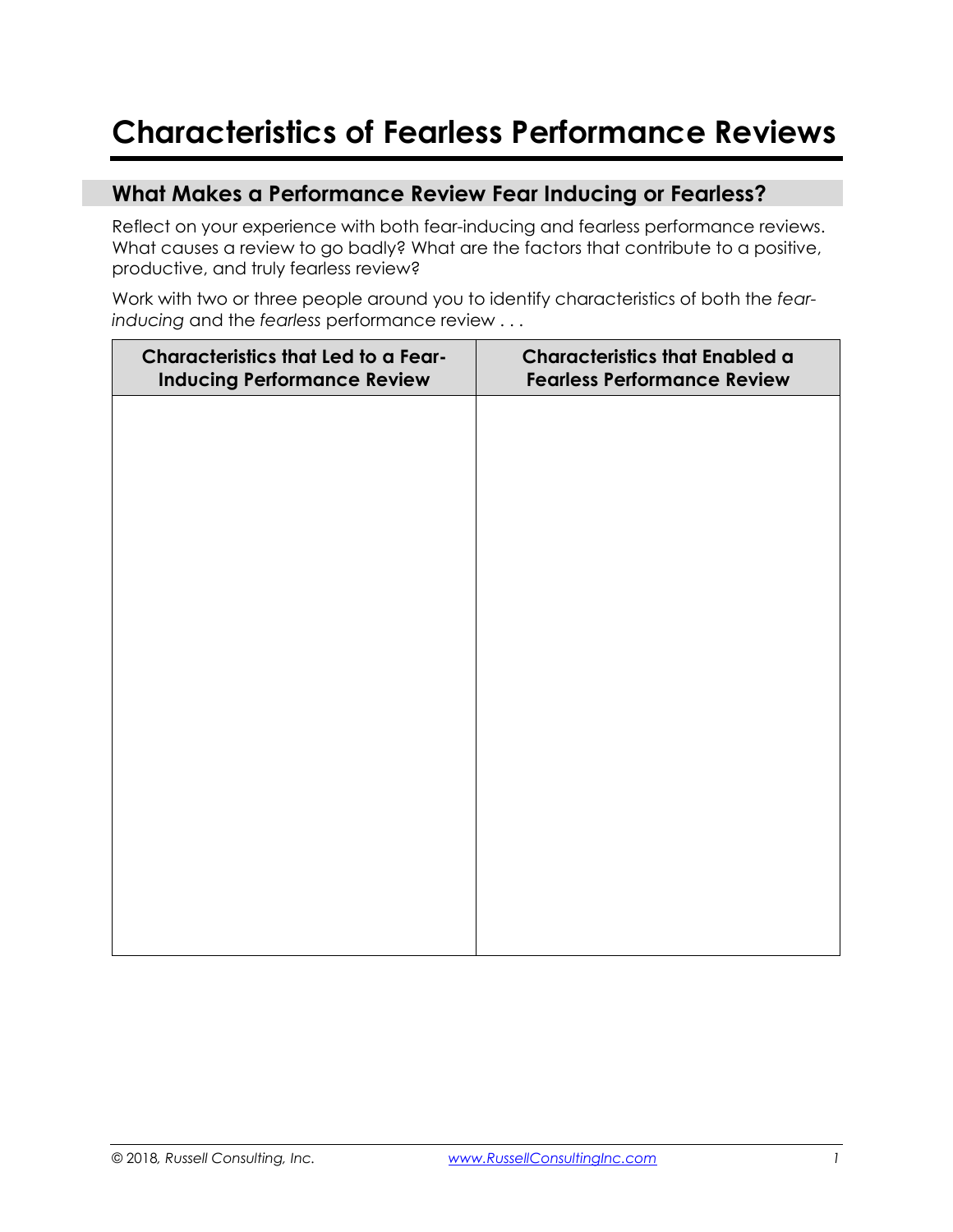# **Seven Reasons Why Performance Reviews Often Create Fear**

#### **Why do People Fear Reviews (Whether Giving or Receiving)?**

Too often the traditional performance review is approached with anxiety and dread by both supervisors and employees. Some of the most common reasons why *both* parties in a review tend to fear them is because . . .

- 1. **It feels as though there is a lot at \_\_\_\_\_\_\_\_\_\_\_\_**. Our reputation, status, professional credibility, career future, bonus, and job security can all hinge on this crucial conversation.
- 2. **The process feels overly \_\_\_\_\_\_\_\_\_\_\_\_\_\_\_\_\_\_\_**. It's uncomfortable to have your worth or value being "judged" by another person and, if you are doing the judging, you may not feel fully informed or qualified to do so.
- 3. **The process sometimes raises uncomfortable \_\_\_\_\_\_\_\_\_\_\_\_\_\_\_**. A mistake someone makes is pointed out. An oversight is exposed. A decision made results in a less than desirable outcome. All of these suggest that we are only human, but none of us wants to make mistakes or be exposed by others as less than perfect.
- 4. **People may feel "** \_\_\_\_\_\_\_\_\_\_\_\_\_" **for a problem** whether they were the cause or not. Blame never really moves any conversation toward a positive outcome. While it might get people's attention, it usually just results in defensiveness and denial. When people feel blamed they tend to go under cover.
- 5. **People aren't \_\_\_\_\_\_\_\_\_\_\_\_\_\_\_\_ at it**. It's actually quite rare for someone to sit us down and teach us how to either give or receive feedback gracefully or effectively. And, because people aren't very skilled at it, they don't know how to start such conversations or how to navigate them toward constructive outcomes.
- 6. **There's too much** Too often reviews are filled with surprises that catch both the employee and manager off-guard. If reviews occur only once or twice a year or if the relationship between the players is strained, this is even more likely to occur. Each party may be anxious and fearful because of not knowing what might come up during the review.
- 7. **People feel a loss of \_\_\_\_\_\_\_\_\_\_\_\_\_\_\_\_\_\_.** Performance reviews often create situations (due to the issues cited above) where one or both parties to the review feel that their ability to maintain control over their work life or future is likely to be impaired.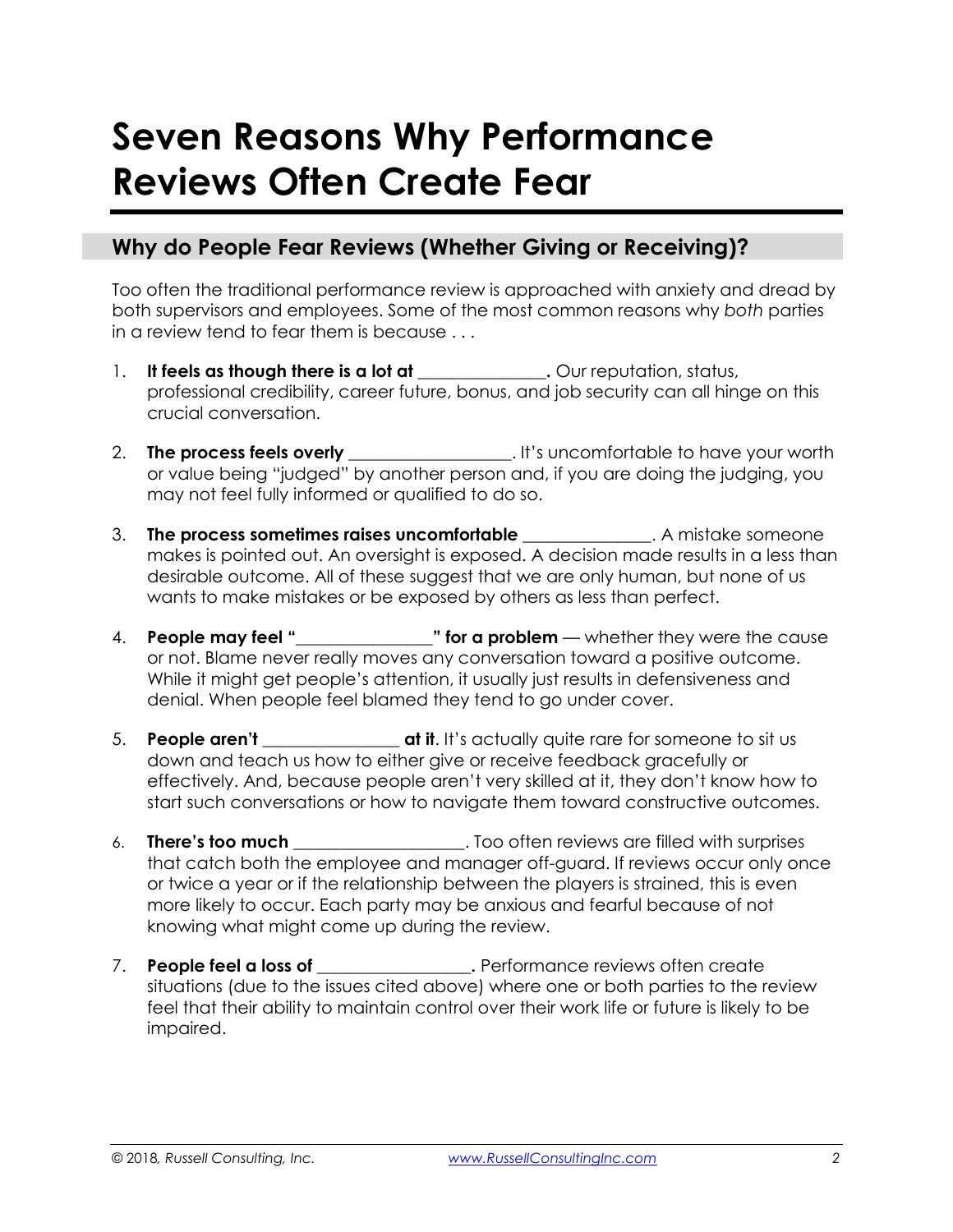# **Ten Characteristics of Fearless Reviews**

Effective performance progress reviews are effective as a result of a conscious effort to *design* the review in such a way that the resulting *Performance Coaching Conversation* facilitates important insights in both the employee and the coach.

#### **An Effective Fearless Performance Progress Reviews are . . .**

- 1. **\_\_\_\_\_\_\_\_\_\_\_\_\_ looking.**
- 2. More **\_\_\_\_\_\_\_\_\_\_\_\_\_\_\_\_\_\_\_\_\_\_\_** than evaluative.
- 3. **Focused on Example 20 in performance behaviors and outcomes.**
- 4. **Anchored to "Great Performance" and goals** that are defined early in the performance cycle.
- 5. **\_\_\_\_\_\_\_\_\_\_\_\_\_\_\_-centered** the employee should take the lead in assessing his or her own performance and in creating an improvement plan.
- 6. **\_\_\_\_\_\_\_\_\_\_\_\_\_\_\_** conducted as often as necessary to keep performance on track and getting it back on track if and when problems occur.
- 7. **Conversational** and \_\_\_\_\_\_\_\_\_\_\_\_\_\_\_\_\_\_\_\_\_ and leading to a shared understanding vs. highly structured, formal, and focused on filling in the "form."
- 8. Based upon a *\_\_\_\_\_\_\_\_\_\_\_\_\_\_\_\_\_ Mindset* vs. a more unilateralist *My-Way Mindset.*
- 9. **Objective and \_\_\_\_\_\_\_\_-based** using observable and countable behaviors and results as its foundation.
- 10. **\_\_\_\_\_\_\_\_\_\_\_\_\_\_\_\_\_\_\_\_\_\_\_\_\_** . . . both the employee and the coach have learned something about themselves and each other that they otherwise wouldn't have known and which enables each to perform at a higher level in respect to each other following the review.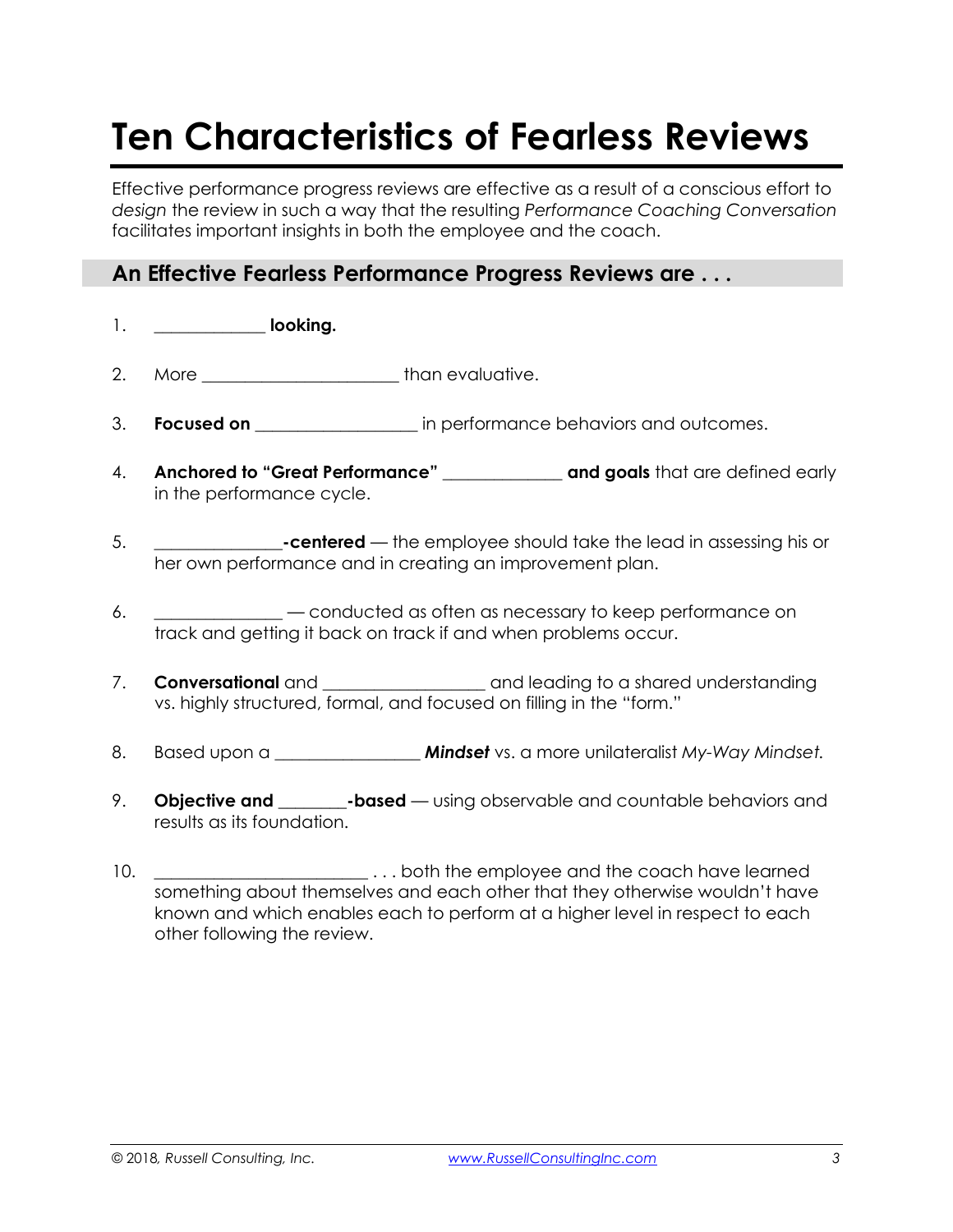# **Developing the Right Mindset for Fearless Reviews**

Whether a performance progress review is fearless or fear-inducing comes down to the "mindset" of both the supervisor and the employee.

**What is a Mindset?** A mindset is a mental model or way of thinking and seeing that people often unconsciously adopt that influences how they interpret and respond to others and the world. It is a fixed mental attitude or disposition that predetermines a person's interpretations of and responses to different situations.

| My-Way<br><b>Mindset</b>                                                       |                                                                                                                                            | Collaborative<br><b>Mindset</b>   |
|--------------------------------------------------------------------------------|--------------------------------------------------------------------------------------------------------------------------------------------|-----------------------------------|
| I am right, you<br>are wrong.                                                  |                                                                                                                                            | I have<br>something to<br>learn.  |
| I'm in charge,<br>you're not.<br>My version of                                 | When approaching a performance progress review,<br>both the supervisor and employee always choose a position<br>on this Mindset Continuum. | People are<br>doing their best.   |
| the truth is the<br>Where are your supervisors along this scale?<br>right one. | Where do your frontline employees fall on this continuum?                                                                                  | I only know part<br>of the story. |
| I need to win,<br>you need to<br>lose.                                         |                                                                                                                                            | We both can<br>win.               |

#### **A Mindset Continuum**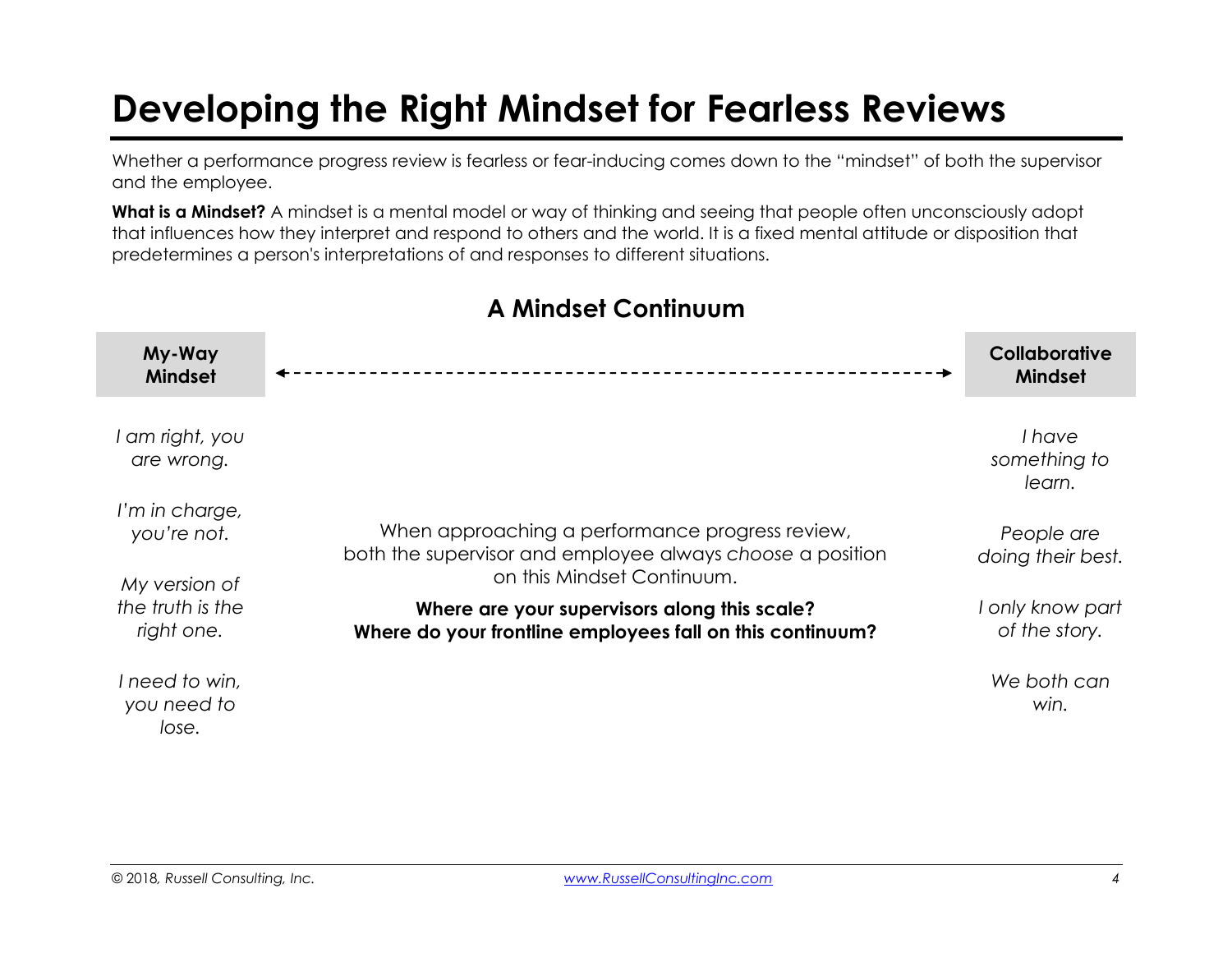## **The Collaborative Mindset: A Winning Approach**



Adapted from the work of Chris Argyris, Donald Schön, Action Design (Robert Putnam, Diana McLain Smith, and Phil McArthur), William Isaacs, Susan Scott, and Roger Schwarz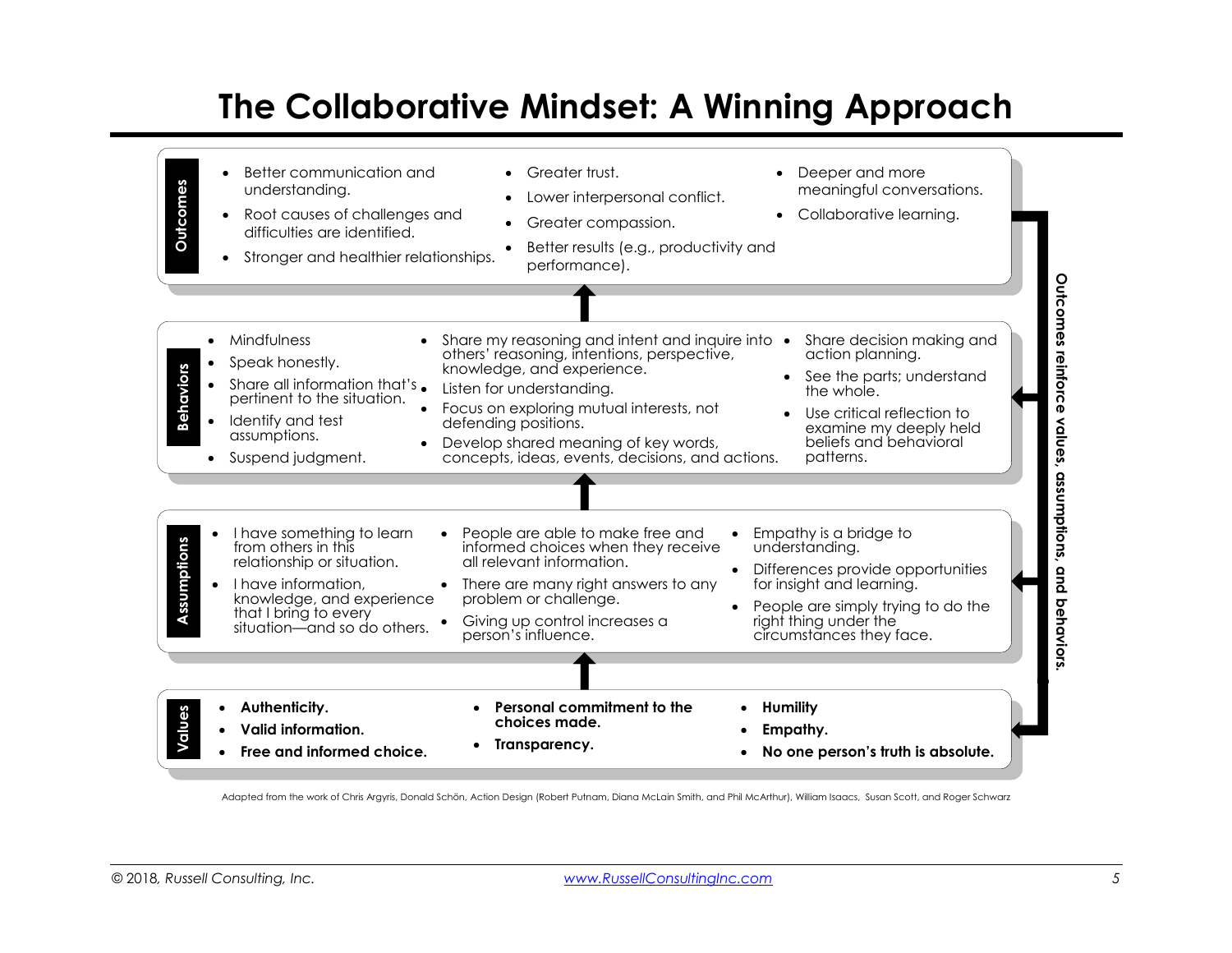#### **Governing Values**

- · **Authenticity**  Being honest with oneself and others, acting with integrity, demonstrating congruence between one's inner thoughts and external expressions.
- · **Valid Information** All relevant information is shared so that everyone understands what they need to know in order to make decisions and take actions based upon a . . .
- **Free and Informed Choice** People make their independent decisions based upon good information, not due to coercion . . . which enables them to have . . .
- · **Personal Commitment to the Choices Made**  Individuals have greater ownership and take greater responsibility for the choices that they participate in based upon . . .
- · **Transparency**  Everyone feels comfortable with open, honest, and direct communication with no "hidden agendas" or undiscussables . . . which is best done with . . .
- · **Humility**  A deep belief that we are no better than others. Rather, we are grounded in an understanding that we are not above others in value which, in turn, enables us to have . . .
- **Empathy** Individuals have compassion for others and differing viewpoints and a genuine interest in understanding another's perspective . . . which is made possible because . . .
- · **No One Person's Truth is Absolute** Each person's truth is a reflection of his or her own reality, how he or she perceives and interprets the world. Discovering a holistic truth emerges from respecting and integrating others' truths.

#### **Enacting Behaviors**

- 1. **Mindfulness** Being present, self-aware, and fully attentive to the moment helps us better understand and manage our emotional responses to difficult situations – and to be tuned into others emotional states and responses. This, in turn, enables us to navigate relationships with others with greater authenticity, transparency, and empathy. Being mindful reminds us to slow down, create space for critical reflection, and then make intentional, thoughtful choices.
- 2. **Speak honestly**  This behavior involves speaking with integrity, telling the truth in a respectful way, and using the power of our voice/words to build up vs. tear down. When we speak honestly, we speak from the heart in ways that work to inform and strengthen others and our relationships. Our authenticity and genuineness can enlighten, refresh, and disarm.
- 3. **Share all information that's pertinent to the situation** People can only make informed choices or decisions when they have all of the useful and relevant information in front of them. This requires us to actively participate in dialogue with each other to say what we're thinking and what we know. Sharing all useful information includes saying "I don't have an opinion" or "I don't have anything to add to the discussion" rather than remaining silent (and causing people to *wonder* what we are really thinking!).
- 4. **Identify and test assumptions**  When you observe others making statements, taking actions, and making decisions, it's natural/inevitable to make assumptions about their intentions/motivations. This enacting behavior first involves you *identifying* when you are making an assumption or inference about another person and then testing the assumption or inference directly by asking the other person for more information. Verify your "story" before you run with it!
- 5. **Suspend judgment** In our normal conversations we tend to make quick judgments about what others have said or done. We view others' statements or actions as good, bad, right, wrong, foolish, bold, brutish, bullying, caring, and so forth often without hard data behind our conclusions. With the *Collaborative Mindset*, we test out our assumptions and suspend our judgments about others. By suspending judgments, we put our judgments on hold—creating enough distance between our judgments and ourselves to free us from having to act upon or be influenced by them and perhaps form *new* judgments, but this time informed by new information.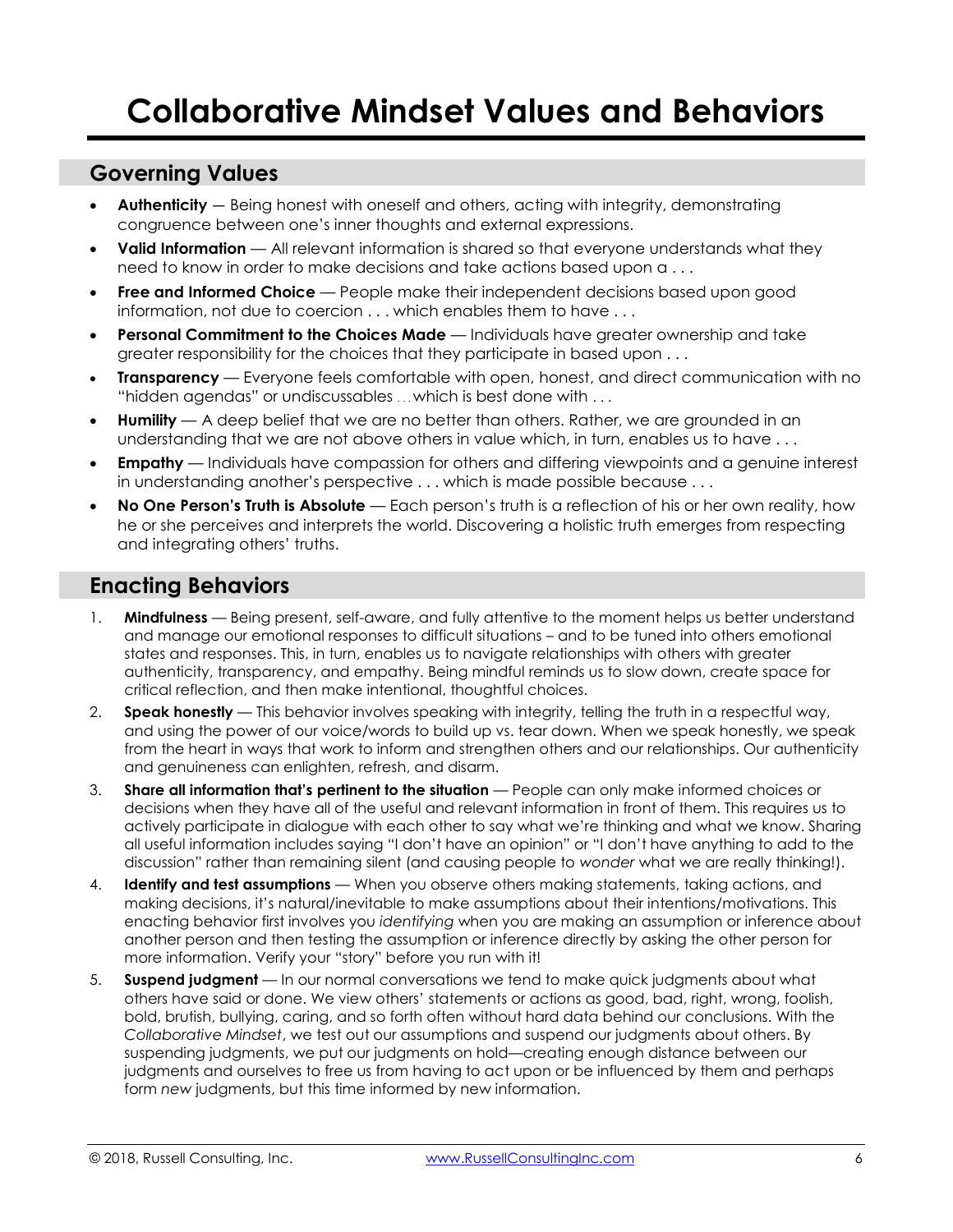- 6. **Share your reasoning and intent and inquire into others' reasoning, intentions, perspective, knowledge, and experience** — This enacting behavior enables others to see how you reached the conclusions and judgments you did and to then explore areas of your reasoning where they reasoned differently. When you explain to others *why* you think the way you do about something or why you made the statement you did, it enables them to better understand the basis for your words and actions and your purpose or reasons for doing something. The second half of this behavior involves actively *inquiring* into others' reasoning, intent, perspective, etc. When you genuinely inquire into others' reasoning, intentions, etc. you are able to better understand and appreciate what lies behind others' words and actions. Collaboration naturally evolves from the rich dialogue that emerges from this sharing of reasoning and intentions and an appreciation of divergent experience and backgrounds.
- 7. **Listen for understanding**  The *Collaborative Mindset* depends upon the skill of reflective listening with a focus on understanding and appreciating another's perspective. Reflective listening involves listening to what lies behind the words of others and then "mirroring" and paraphrasing what is learned back to the speaker in such a way that demonstrates your understanding. Reflective listening enables the speaker to confirm or disconfirm what you heard . . . leading to a deeper understanding of what the other was saying/thinking.
- 8. **Focus on exploring mutual interests, not defending positions**  Rather than focusing on positions (which, by definition, never intersect and which we tend to defend and hold), focus on better understanding and sharing your *interests* and exploring the interests of others. Our interests reflect the underlying needs and desires we have in a given situation. When we focus on *interests* it is far easier to find a solution. When, however, we focus on *positions*, we tend to *defend* and protect these positions — which profoundly limits understanding, agreement, and learning. [Note: adapted from *Getting to Yes*, by Roger Fisher and William Ury, 1991]
- 9. **Develop shared meaning of key words, concepts, ideas, events, decisions, and actions** Creating a shared meaning and understanding around specific dates, times, places, and key words ensures that relevant information is available to all and enables people to make free and informed decisions and choices. When we have a shared understanding of key events and decisions we are more able to have an informed discussion on the issues before us. When we agree on the meaning of key terms (e.g., quality, learning, consensus, conflict, opportunity, etc.) we work from a shared understanding of the word/idea vs. drawing different meanings of these words and going off in different directions.
- 10. **Share decision making and action planning** When we act unilaterally from a My-Way Mindset we attempt to impose our will onto others. The *Collaborative Mindset* involves working *with* others to jointly decide on what will happen and how to implement the decision. So, rather than imposing our way of thinking, we share our own ideas about next steps (and our reasoning behind them) and then invite others to share their thoughts (and the supporting reasoning). Based upon this valid information, we can then make informed choices on what to do next.
- 11. **See the parts, understand the whole** By gathering all valid information in a given situation we can appreciate the pieces to the puzzle and make an informed choice about what to do next. The *Collaborative Mindset*, however, moves beyond just the parts to see the larger context and the fabric of the whole. People are moved to make decisions and take actions in their lives based upon the pieces *and* the whole. By understanding the whole vs. just looking at the parts, we can begin to appreciate why people do what they do. The larger context of their lives is as much responsible for their decisions and actions as a specific event or circumstance. When we see things holistically we tend to be more empathetic and understanding toward others and, therefore, more open to their experience, perspective, insights, and so forth.
- 12. **Use critical reflection to examine deeply held beliefs and behavioral patterns** Critical reflection is the capacity to think deliberately about something in such a way that our underlying beliefs are open to challenge and change. Socrates once said that "an unexamined life is not worth living." He challenges us to critically examine our deeply held beliefs and behavioral patterns in such a way that we (1) are aware of their power and role in our life and (2) are then able to entertain and explore alternative beliefs and behaviors that may be more facilitative of understanding and learning.

Adapted from **Fearless Performance Reviews** by Jeff and Linda Russell, McGraw-Hill, 2014, and based upon the work of Chris Argyris, Donald Schön, William Isaacs, Susan Scott, and Roger Schwarz Rev. 10.16.2017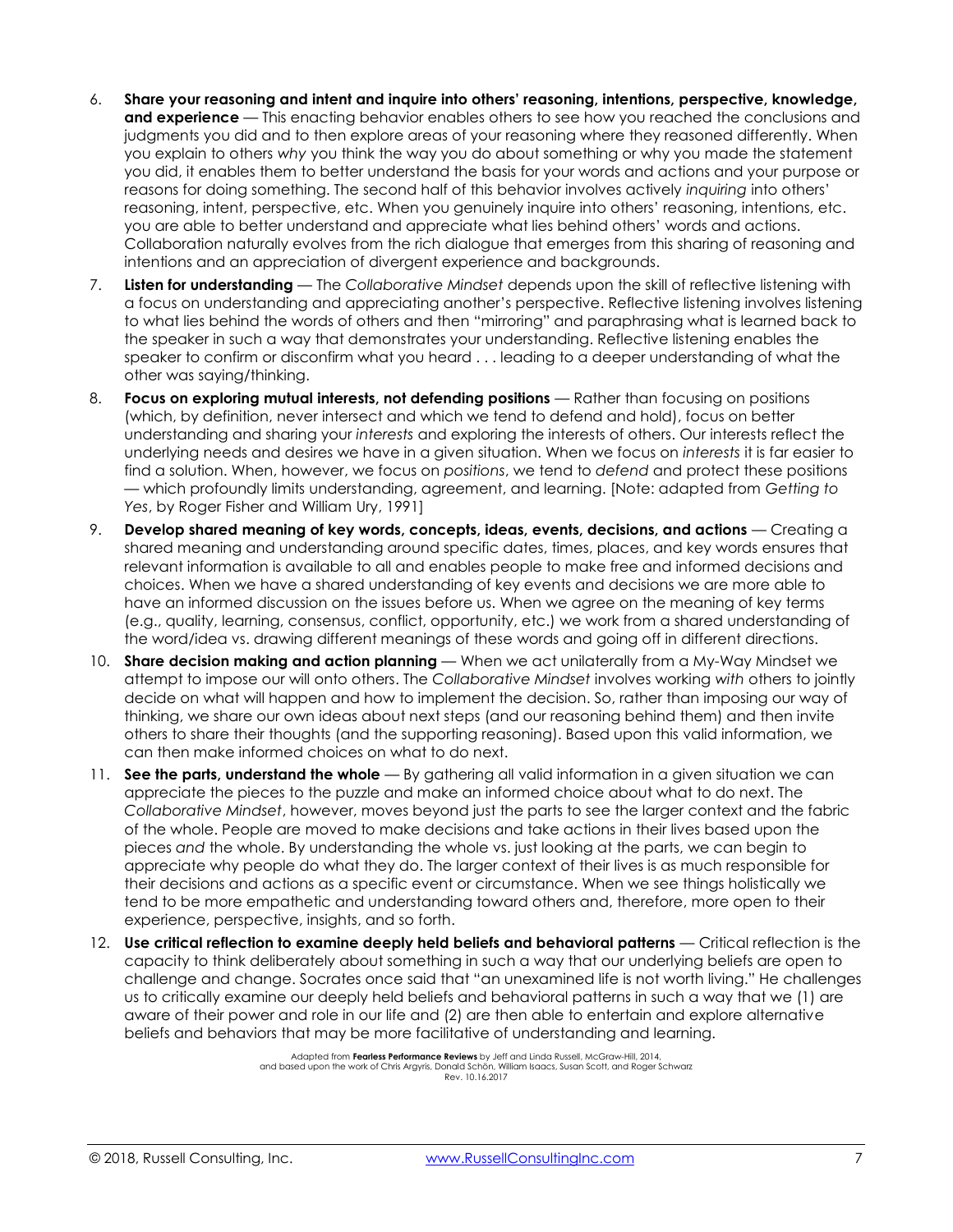## **Facilitating a Collaborative Mindset**

#### **Transformative Values/Behaviors of the Collaborative Mindset**

Which two or three Collaborative Mindset values and behaviors are likely to transform performance reviews into fearless performance coaching conversations?

 $\_$  , and the set of the set of the set of the set of the set of the set of the set of the set of the set of the set of the set of the set of the set of the set of the set of the set of the set of the set of the set of th

 $\_$  , and the set of the set of the set of the set of the set of the set of the set of the set of the set of the set of the set of the set of the set of the set of the set of the set of the set of the set of the set of th

 $\_$  , and the set of the set of the set of the set of the set of the set of the set of the set of the set of the set of the set of the set of the set of the set of the set of the set of the set of the set of the set of th

 $\_$  , and the set of the set of the set of the set of the set of the set of the set of the set of the set of the set of the set of the set of the set of the set of the set of the set of the set of the set of the set of th

 $\_$  , and the set of the set of the set of the set of the set of the set of the set of the set of the set of the set of the set of the set of the set of the set of the set of the set of the set of the set of the set of th

#### **Developing a Collaborative Mindset in Supervisors**

Ideas for developing a Collaborative Mindset in supervisors to enable a more collaborative approach to performance management and reviews include . . .

 $\_$  , and the set of the set of the set of the set of the set of the set of the set of the set of the set of the set of the set of the set of the set of the set of the set of the set of the set of the set of the set of th

 $\_$  , and the set of the set of the set of the set of the set of the set of the set of the set of the set of the set of the set of the set of the set of the set of the set of the set of the set of the set of the set of th

 $\_$  , and the set of the set of the set of the set of the set of the set of the set of the set of the set of the set of the set of the set of the set of the set of the set of the set of the set of the set of the set of th

 $\_$  , and the set of the set of the set of the set of the set of the set of the set of the set of the set of the set of the set of the set of the set of the set of the set of the set of the set of the set of the set of th

 $\_$  , and the set of the set of the set of the set of the set of the set of the set of the set of the set of the set of the set of the set of the set of the set of the set of the set of the set of the set of the set of th

#### **Developing a Collaborative Mindset in Employees**

Ideas for developing a Collaborative Mindset in frontline employees to lay the groundwork for a constructive collaborative performance conversation include . . .

 $\_$  , and the set of the set of the set of the set of the set of the set of the set of the set of the set of the set of the set of the set of the set of the set of the set of the set of the set of the set of the set of th

 $\_$  , and the set of the set of the set of the set of the set of the set of the set of the set of the set of the set of the set of the set of the set of the set of the set of the set of the set of the set of the set of th

 $\_$  , and the set of the set of the set of the set of the set of the set of the set of the set of the set of the set of the set of the set of the set of the set of the set of the set of the set of the set of the set of th

 $\_$  , and the set of the set of the set of the set of the set of the set of the set of the set of the set of the set of the set of the set of the set of the set of the set of the set of the set of the set of the set of th